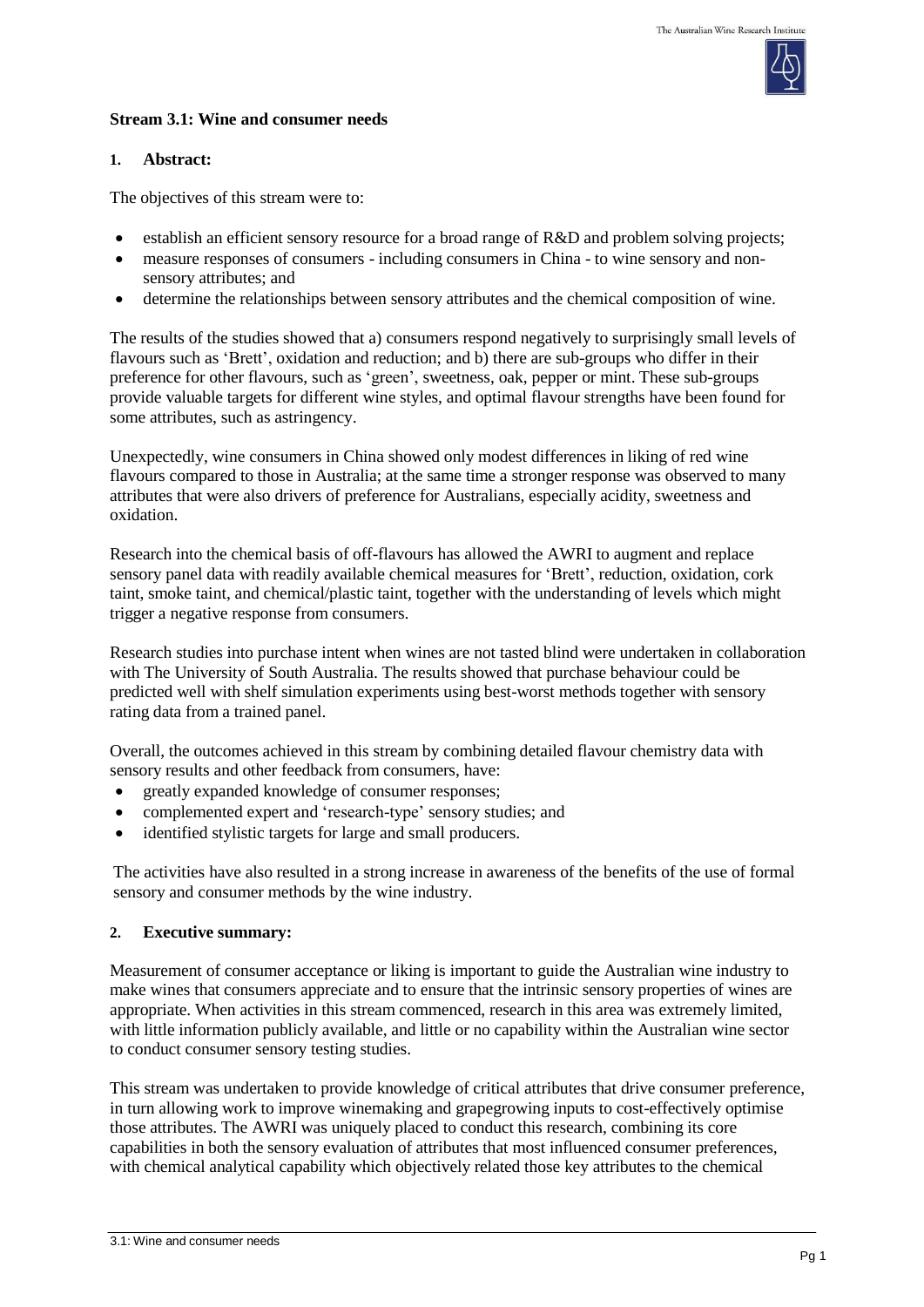

composition of the wines. Activities in the stream utilised non-technically trained sensory descriptive analysis panels to objectively quantify the sensory attributes of wines, together with untrained, regular wine consumers providing hedonic liking data.

Sensory capacity was greatly expanded in the early stages of the investment agreement, with an ongoing sensory descriptive analysis panel formed, trained, and evaluated on a continuous basis. Expert technical and discrimination testing panels were also formed and provided technical support for taint and fault investigations as well as research projects. A database of consumers was also established for hedonic testing. Rapid methods were evaluated such as 'Napping' (projective mapping) and 'difference from control', and subsequently included in the suite of testing methods. Substantial extension and training activities were conducted, including practical workshops and production of material for the AWRI website and industry journal articles, which assisted the industry in applying formal sensory methods.

Consumer acceptance studies on red wines, initially assessing consumers in Sydney, and later comparing wine consumers in Australia with those in China, provided valuable information regarding key negative attributes, and their levels, that consumers find undesirable. These attributes included flavours derived from the action of *Brettanomyces* yeast ('Brett' flavour), alcohol 'heat', bitterness, oxidative flavour, reductive flavour and excessive acidity. It was found that winemakers' responses did not align to those of consumers, and that there were clear sub-groups of consumers with distinct preferences. Some sweetness in red wines was preferred by larger numbers of wine consumers in China, but there were also substantial numbers of consumers in Australia with similar responses. Only a small minority of wine consumers in China appreciated higher alcohol, richer red wines.

'Brett' flavour was confirmed to be highly disliked by consumers in follow-up investigations, providing a strong basis for producers to avoid this flavour in their wines. Closure-related sensory differences in white wines were found to affect consumer liking response, with sizeable sub-groups of consumers disliking wines with a low level of cork taint, oxidative flavour or 'reductive' aroma. For red wines, wines with lower fruit freshness and higher bruised apple flavour were not well accepted.

Assessment of a neutral wine with added Sauvignon Blanc flavour compounds showed that many consumers like 'green' flavour in combination with tropical fruit flavour, with a minority preferring the tropical fruit dominant wines. A study on commercial white wines showed that sweetness/acid balance was a major acceptance factor for many consumers.

While studies were generally conducted blind, work on the interplay between price, brand and label with sensory characteristics of wines, showed that while non-sensory attributes are important, the flavour of the wine, particularly attributes such as low level 'Brett', oxidation and fruit 'freshness', has a very strong influence on re-purchase intent. From this work, undertaken in collaboration with the University of South Australia, a valuable novel testing approach was established to predict repurchase.

For many of the investigations completed, differences among consumers in taste preference were found to be most strongly related to years of wine drinking or degree of involvement with wine, rather than to age or other demographic factors. In a study to assess the effect of repeated exposure to wines on short-term changes in liking, it was found that consumers new to wine shifted strongly in their liking towards the wine style of the type to which they were exposed.

The stream activities have generated good knowledge of consumer responses to levels of key flavour compounds such as eucalyptol, rotundone ('pepper', 'spice' in red wine), isobutyl methoxy pyrazine ('green flavour') and salt, together with understanding of the potency and sensory significance of multiple compounds, notably those involved in taints from bushfire smoke.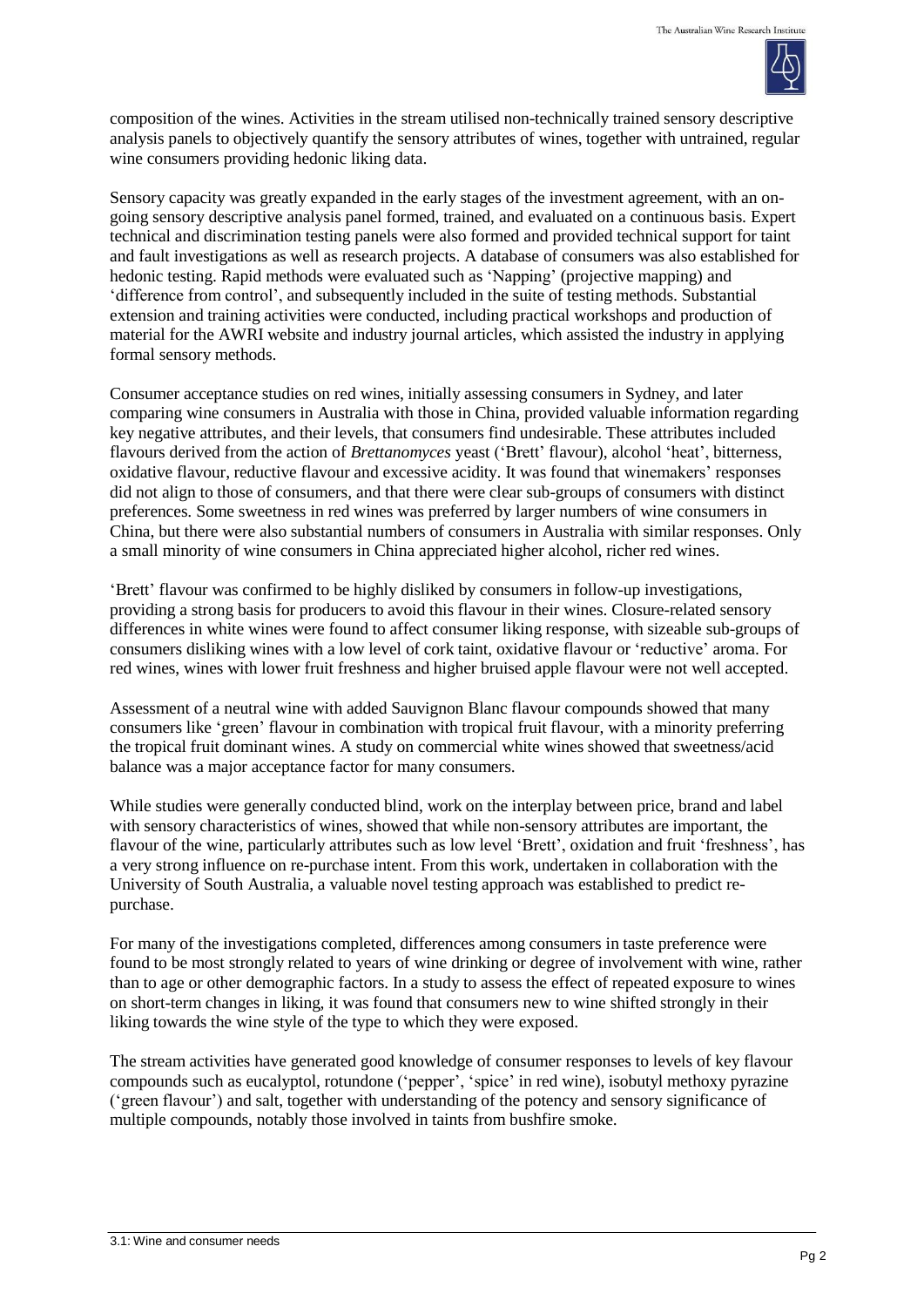

Overall, the activities gave numerous insights into consumer responses to wine sensory properties providing data that otherwise would not have been available to the vast majority of wine producers. Australian wine producers were able to make informed decisions as to wine style to:

- more closely align with preferences in the growing Chinese market;
- control flavours such as 'Brett', bitterness and 'reductive';
- ensure that wines have fruit freshness; and
- limit alcohol related heat.

Producers can also take advantage of the knowledge generated that for newer wine consumers their liking of a wine strongly shifts upon exposure.

Wine companies are encouraged to make greater use of trained sensory panels and consumer testing to ensure that products meet consumer's needs, with stronger links between production and marketing through sensory testing. Numerous wine companies and personnel were involved in the activities of this stream and are gratefully acknowledged.

| <b>Affiliation</b>                       | Area of support/contribution                         |
|------------------------------------------|------------------------------------------------------|
| University of South Australia, School of | Joint project on interaction of sensory and non-     |
| Marketing                                | sensory factors on consumer response; Brett flavour, |
|                                          | Shiraz wines                                         |
| University of Adelaide, School of        | Smoke taint, Sauvignon Blanc flavour                 |
| Agriculture, Food and Wine               |                                                      |
| <b>CSIRO Plant Industry</b>              | Salt studies                                         |
| Tragon Corporation, USA                  | Wine consumer research in China                      |
| Sensory Insights                         | Exposure studies, consumer testing                   |

#### **3. Background:**

The Australian wine industry has been successful, at least in part, by being responsive to consumer taste preferences. However, knowledge of consumer preferences has been acquired predominantly by the slow and imprecise means of analysing historic sales data of wines previously launched in a market, or by general feedback from consumers, without the involvement of any objective testing methods. One essential factor for future success is that the industry must obtain direct, specific and reliable information to better understand taste preferences, especially those of consumers in export markets.

Prior to the commencement of research in this stream:

- formal consumer affective testing, involving the gathering of both consumer liking and, separately, quantitative sensory data, was not conducted in the wine industry;
- there was no expertise or capacity in even the largest companies to conduct or interpret the results of specialised sensory tests; and
- there was very little publicly available knowledge regarding consumer preferences for specific wine attributes.

At the commencement of the investment agreement, there was strong debate about whether 'Brett' flavour might be positive for some or negative for all consumers, or indeed whether it might be responded to at all. Similarly, the effects of 'green' flavours, oak flavour or astringency on consumers were not known.

This research had the expected outcomes of:

- Increasing the ability of wine producers to tailor wines to different market segments, especially to consumers of wine and consumers in emerging markets.
- Producing knowledge of critical attributes that drive consumer preference, allowing work to improve winemaking and grapegrowing to cost-effectively optimise those attributes.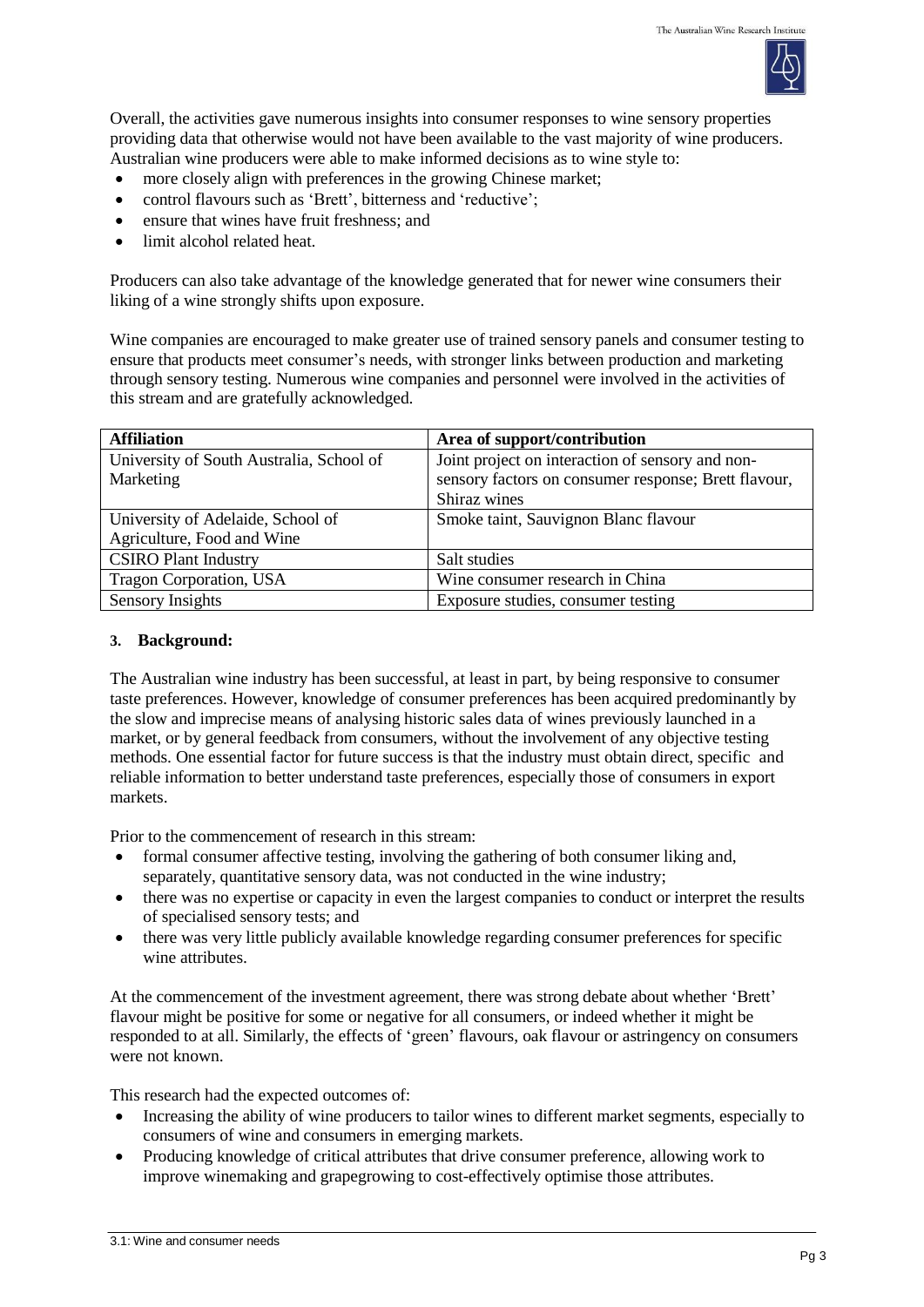

- Producing understanding of whether consumer preference can be influenced by exposure, especially for consumers new to Australian wine.
- The development of methods for research studies and industry application, with the overarching objective of extending the basis for the industry to increase sales of premium Australian wine.

# **4. Stream objectives:**

The stream had the following objectives:

- Establish procedures for an efficient, high capacity sensory resource and apply such methods to measure responses to wine sensory attributes.
- Determine, for specific wine styles, the relationships between consumers' sensory preferences, including the existence of consumer segments, and intensity ratings of sensory attributes.
- To compare how sensory preferences vary within Australia and in key export markets, notably China.
- To assess how consumer preferences, especially those of low consumers of wine, might be influenced through exposure to wine styles new to them.
- To find how consumer preferences relate to purchase decisions when non-sensory attributes are involved.
- To establish the relationship between sensory attributes of importance to consumer preference and chemical composition for specific wine styles.

# **5. Methodology:**

The stream involved several stages and sub-projects, with an early stage involving recruitment of a specialist external trained sensory descriptive panel to ensure maximal efficiency and throughput while removing response bias at the same time.

Trained panel, sensory descriptive analysis was conducted using consumer based non-technical language with external part-time assessors who were screened, recruited and trained and whose performance was continually monitored, according to International Organization for Standardization (ISO) standards. A consensus-based training approach was used, applying reference standards and defined attributes (Stone et al. 2012), with practice rating sessions completed before formal data collection to assess panel performance and redundancy of attributes.

Qualified consumers for sensory acceptance testing were sourced from the local Adelaide community, or as needed (such as for more diverse, larger groups of consumers meeting set criteria which were recruited from Sydney and Melbourne and cities in China). A sequential monadic ('one by one') rating of each coded wine was used, applying the standard nine-point hedonic scale (Peryam and Haynes 1957) and forced rest between samples, no expectoration and five to seven samples per session. Where required, consumer assessors completed two sessions over two days to assess sufficient wines (12-14) for preference mapping models to be generated. Applying best practice methods for 'central location' testing, samples were assessed in isolated, temperature controlled and well ventilated booths, under daylight type lighting, according to ISO standards. For white wines, samples were assessed at 15-17°C. For exposure studies, home use testing was applied, with a single wine assessed under typical consumption conditions.

For many studies, samples were assessed by both a trained descriptive analysis panel and by untrained subjects rating liking, and chemical compositional data was obtained using targeted quantitative analysis of key volatile aroma compounds and non-volatile analytes. To determine how consumer responses relate to sensory and chemical attributes, several approaches were taken:

 Correlative studies, where multivariate preference mapping techniques were applied with 10-14 selected commercial wines.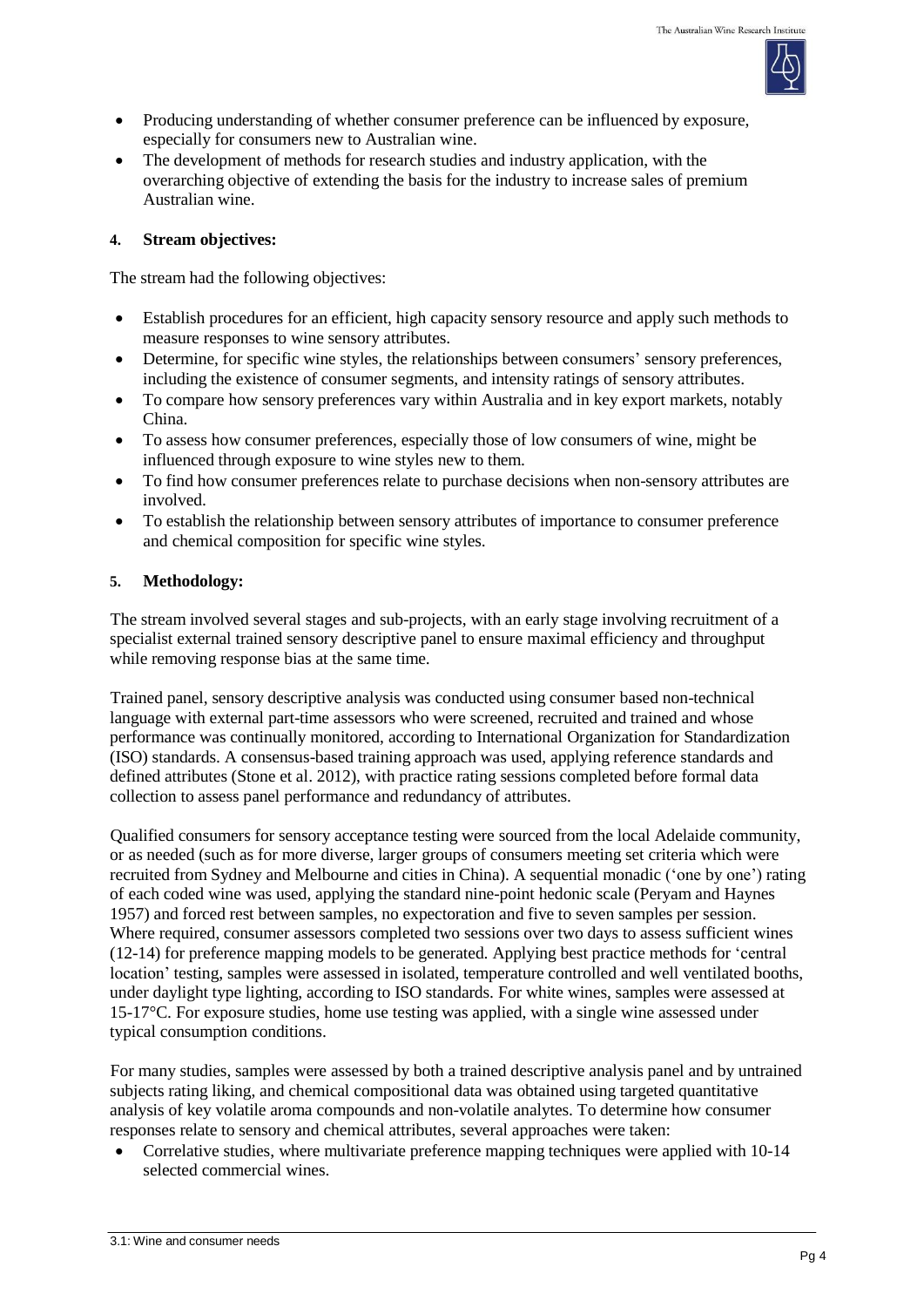

- Addition studies, with target compounds added to base wines, sensory properties profiled and consumer liking responses determined.
- By using experimentally produced wines, and using designs to answer specific treatment questions.

Technical panels were used comprising highly experienced technically trained assessors' rating of wine faults and off-flavours, and giving quality scores.

Generally, consumers assessed wines under blind conditions, without being influenced by any information about the wines. In order to understand the interplay of extrinsic and intrinsic attributes of wines, best-worst methods were applied (Finn and Louviere 1992), with acceptance testing conducted on both an informed and blind basis for separate studies. This work was undertaken in close collaboration with the University of South Australia School of Marketing.

# **6. Results and discussion:**

# **Sensory capability development**

Building on previous capacity at the AWRI, a dedicated wine sensory descriptive analysis panel was recruited from the local community through a multi-step screening process and, following training, was convened for three two-hour sessions per week throughout the year. The panel provided strong advantages in reliability and validity of results, increased throughput of studies, unbiased response, and use of non-technical language, over previous panels used. To the AWRI's knowledge, it is the only on-going wine sensory descriptive analysis panel of its type in Australia.

Methods and internal panels were developed for difference testing. In addition, screened and trained AWRI staff members were used for studies related to identification of off-flavours and, where needed, for more specialised descriptive analysis studies such as mouth-feel investigations.

As part of this project, a technical quality panel was formalised, comprising highly technically trained and experienced AWRI assessors with wide professional experience in wine assessment. This panel was applied to wine industry and technical support issues such as smoke taint, plastic/chemical taint, and general evaluation of wines with production issues. The panel provided off-flavour ratings, quality scores and descriptive notes, giving guidance for chemical investigations and allowing design of more rigorous tests.

A database of more than 600 regular wine consumers was also established for hedonic testing in Adelaide, and a collaborative arrangement was made with a major consumer testing firm based in Sydney to undertake field tests to the AWRI's requirements.

As part of method development, comparative tests were conducted to confirm the utility of the 'difference from control' method as a more rapid method than triangle or duo-trio difference testing, when large numbers of comparisons are required.

A projective mapping method, as a rapid alternative to descriptive analysis, was evaluated and found to give very similar groupings of wines compared to the conventional method, with somewhat lower precision in descriptive interpretation. Separate mapping tasks for aroma and palate were found to give improved sensitivity.

In conjunction with Stream 2.3, a 'Pinot Gris/Grigio style' scale was developed following rating sessions with a large winemaker panel and validation with a technical AWRI panel (Robinson et al. 2011). The method was applied to large numbers of 'Pinot G wines', described in Stream 2.3, and the chemical basis of the differences among the styles was determined. The concept has also been used for Chardonnay, working in collaboration with winemakers from major wine companies, and found to be valuable in giving insight into the chemical basis of style differences.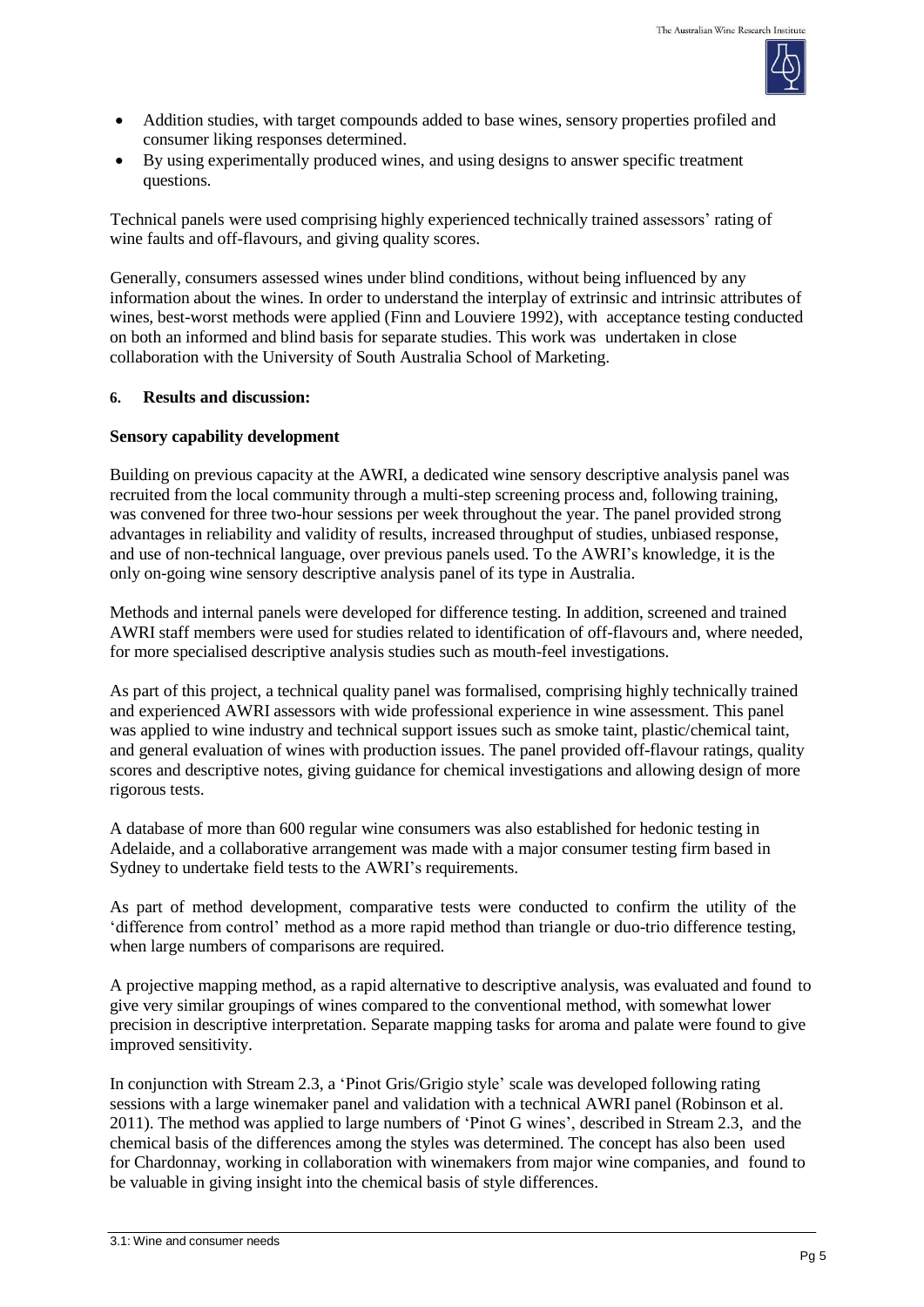

Working with Stream 4.1 to foster extension and industry adoption, a practical workshop on sensory methods was developed and delivered. A shorter format presentation was delivered in multiple regions, and a separate workshop developed to measure winemakers' detection thresholds for a range of important compounds. Many industry articles detailing sensory methods, including consumer testing, were published (such as Lattey et al. 2007a, 2007b; Cowey and Travis 2008; King et al. 2008a), and a new section was added to the AWRI website to give a practical industry guide to sensory testing. A sensory specialist trained by the AWRI has established a new sensory and consumer research section for new product development and research trials at one of the largest wine companies, using methods developed at the AWRI. An informal South Australian-based interest group was organised involving sensory practitioners in industry, as well as researchers, to share problems and advice, to try to increase the spread of sensory analysis in the industry. During the course of the investment agreement, the AWRI has also assisted wine producers in sensory procedures, including testing winemakers for their detection threshold for 'Brett' compounds in sparkling wine, plastic/chemical taint rating, provision of reference standards, and provided assistance in developing and analysing data from tasting scorecards for comparative tastings by industry associations.

#### **Consumers' sensory preferences of wine sensory attributes**

A major focus of the stream was conducting consumer acceptance studies to quantify the response of consumers to wine sensory attributes, particularly those characteristics that reduce liking. The aim was to find levels of attributes that were responded to by regular wine consumers, to be able to provide information for effective control of those key sensory properties.

A preference mapping study on widely available commercial Shiraz and Cabernet Sauvignon (Lattey et al. 2007a, 2007b, 2010) included a range of wines with a diversity of sensory properties, to allow the maximum ability to find the sensory properties of greatest importance for blind liking by consumers in Sydney. It was one of the first wine consumer studies of its type, and the first in Australia. A very strong consumer negative response to 'Brett' flavour, bitterness and 'hotness' due to alcohol was found. Clear sub-groups of consumers – varying in size from 15% to 45% – with distinct preferences were identified. A small proportion strongly preferred wines with a degree of green capsicum/blackcurrant flavour, and tolerant of higher acidity, while others preferred oak flavour or wines with moderate degree of astringency. Quality scores from winemakers were found to have negligible relationship with consumer liking scores, with the main common factor being a dislike for 'Brett'-affected wines. Otherwise, the low level of bitterness that consumers responded to was not a concern for winemakers, who generally preferred wines with higher fruit, alcohol, oak and astringency, and for whom hotness was a strong positive attribute, correlating strongly with the quality score. Differences among the sub-groups of consumers were found to be related to years of wine drinking experience, rather than age or other demographic differences. The study provided information about relevant sensory targets for wine companies, for attributes that explain the needs of different consumer groups, as well as styles that would meet all consumers' preferences. The work showed that winemaker judgements do not necessarily provide a suitable approximation or proxy for consumer data.

In two smaller follow-up studies, different levels and combinations of volatile compounds important to 'Brett' flavour were added to a red base wine and assessed by consumers (Mueller et al. 2009; Curtin et al. 2008a), in isolation or in the presence of other flavour compounds. There was no subgroup of consumers who liked wines with 'Brett' flavour, although there was a small group who did not react. The results confirmed that consumers respond to surprisingly small sensory differences and this knowledge assisted producers in making the decision to take steps to avoid or reduce 'Brett' flavour in red wines across Australia. Through studying combinations of 'Brett', oak, green and alcohol levels it was also observed that in a specific red wine many consumers (40%) found elevated alcohol a negative attribute.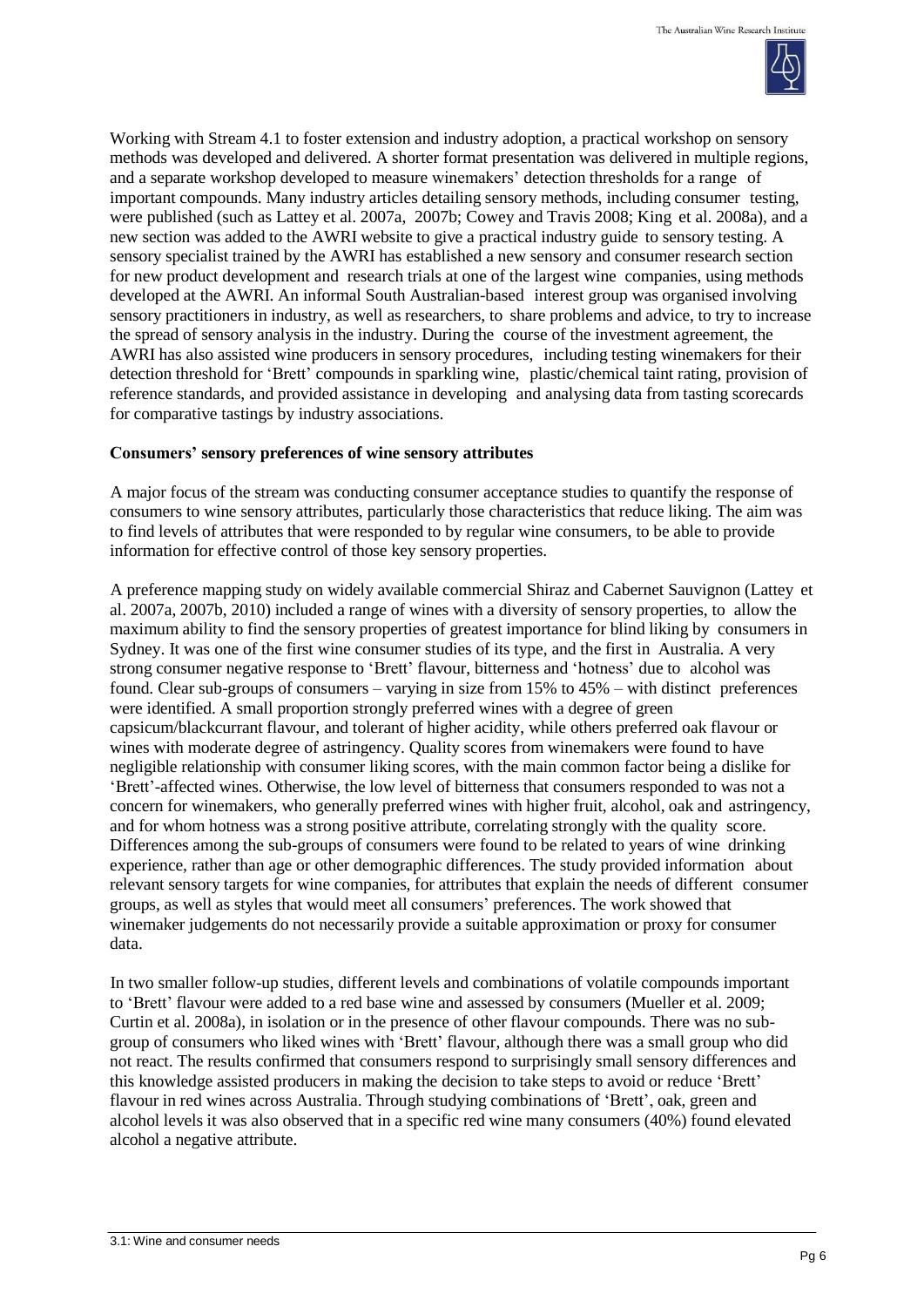

Blind taste preferences of consumers in China were investigated, with a red wine cross-cultural study conducted comparing consumers in three cities in China (Shanghai, Beijing, and Guangzhou) with Melbourne and Sydney consumers (Osidacz and Francis 2009; Osidacz et al. 2011b; Williamson et al. 2012). In this study, wines with a wide range of sweetness were included, on the advice of the industry advisory group, up to 16  $\alpha$ /L, as well as wines of higher alcohol, oak flavour and aged flavour. The study showed that there were surprisingly similar responses of wine consumers in China and Australia, with some notable differences, but generally the two markets were not as dissimilar as previously believed. The effect of slight sweetness of red wines to soften in-mouth properties of wines was important to both Chinese and Australians, although there was a higher proportion of Chinese who preferred softer, fruity wines, and the Chinese had a lower tolerance for astringency, alcohol warmth or sourness. There were more consumers in Australia not driven by sweetness than in China. There were no differences between Chinese major cities, and the Australian wines were overall the most liked over international benchmark wines. Extensive information relating to wine consumption habits and attitudes of consumers in China was collected in this study.

During the course of the research program, several projects were conducted investigating consumer liking and closure-related bottle storage effects. Two sets of wines from a study of an unoaked Semillon wine were assessed after 24 months in bottle (O'Brien et al. 2009; Nygaard et al. 2010). The results showed that many consumers reject wines with very low levels of cork taint (1-2 ng/L of TCA) and also wines with low levels of oxidative flavour, while approximately 40% of the consumers tested on both occasions disliked the wines with higher 'struck flint'/'reductive' aroma. For red wines, a Shiraz wine assessed after two years' post-bottling was also found to be less accepted by consumers if bottled under closures with higher oxygen transmission properties.

To assess consumer responses to the range of flavour compounds in Sauvignon Blanc, an evaluation of controlled additions of 'tropical' thiols, isobutyl methoxypyrazine (IBMP, green capsicum/green bean) and a mixture of esters, both in isolation and in combination, was conducted (King et al. 2011b). Each was added to a neutral white wine at levels observed in typical Sauvignon Blanc wines. It was found that IBMP generally dominated any mixture, although as expected, in the presence of thiols the intensity of the fresh green flavour was greatly diminished, illustrating the mutual suppressing effect that aroma compounds display. The study showed that a degree of green flavour is attractive to a sizeable proportion of consumers; i.e. when both tropical fruit flavour and green flavour are present in balance consumers like the combined flavours. This is not very surprising in some respects, as many high selling New Zealand Sauvignon Blanc wines also generally have relatively high green flavour as well as strong tropical fruit aroma compared to many Australian wines. While it is uncommon to see greener style wines from Australia, the results give some cause to consider that the Australian wine producers' propensity to avoid green flavour might have resulted in styles disappearing from the market which some consumers highly appreciate. 'Cat pee/sweaty' flavour from the thiols was acceptable to consumers up to a point, with higher levels reducing preference. There were quite strong demographic differences among the consumer preference segments identified, with differences related to proportions of females; degree of wine experience; and proportions of consumers who purchase and report higher liking for New Zealand Sauvignon Blanc wines compared to other white wines (King et al. 2011b, 2012). This is in contrast to most consumer studies where generally demographic differences are not a strong driver of preference.

A study assessing variations in viscosity, bitterness, acidity and astringency in commercial white wines and relationships to consumer acceptance was performed (Francis et al. 2010 , 2011). The study showed that a sizeable minority of consumers (36% of the total tested) responded most strongly to palate differences, with a negative influence of acidity, bitterness and astringency on liking scores, and a positive influence of sweetness (all wines contained less than 4 g/L of glucose and fructose) and overall fruit flavour. With Riesling, oaked and unoaked Chardonnay and Pinot Gris wines included, 41% of consumers preferred Chardonnay wines and those with higher oak flavour, higher alcohol levels and higher viscosity. A smaller group most liked wines with higher citrus flavour and higher acidity, mainly Riesling wines.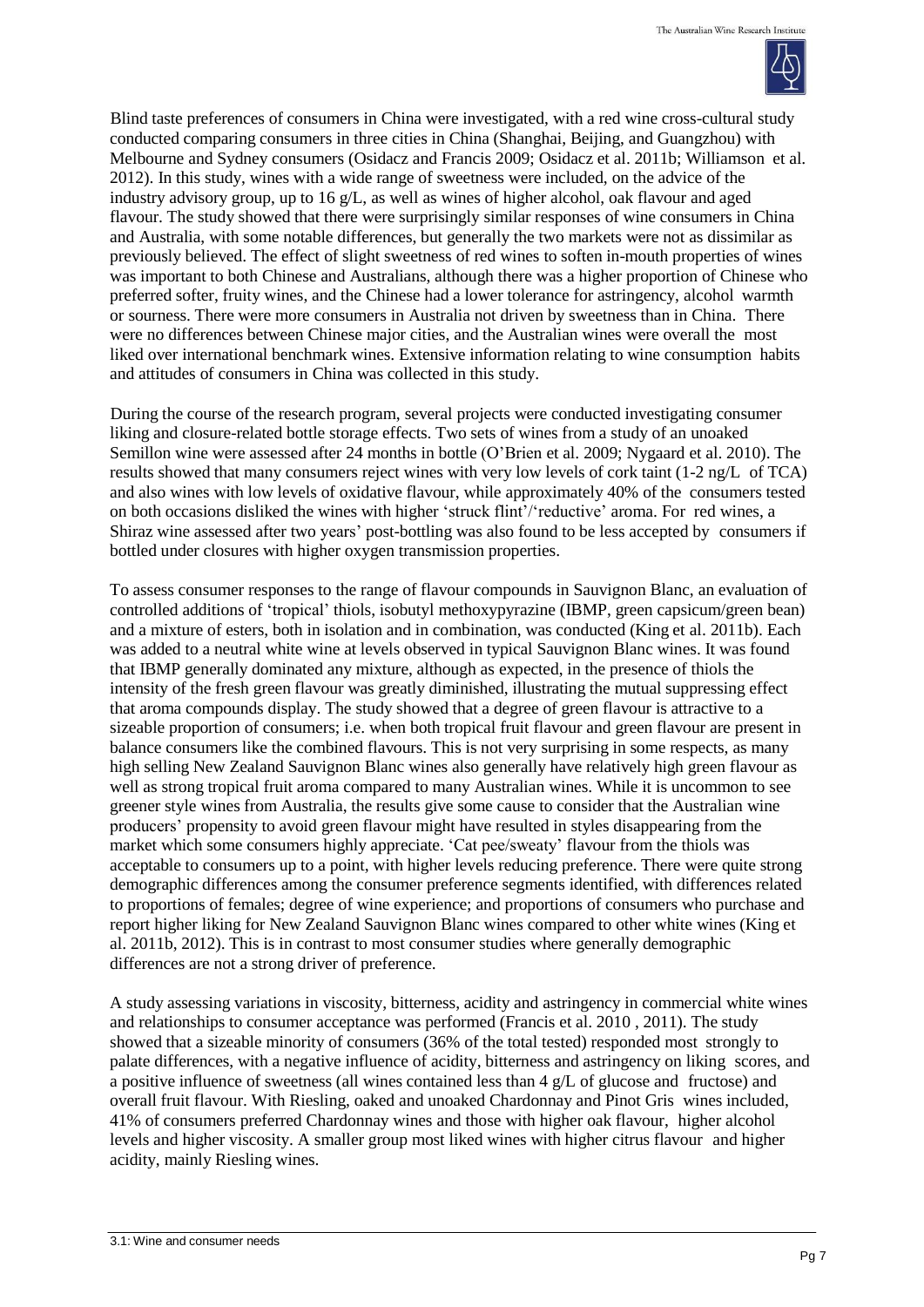

#### **Consumer acceptance: fundamental studies and influence on consumer behaviour**

Working with Professor Larry Lockshin and Dr Simone Mueller-Loose from the University of South Australia, a collaborative study comparing a novel 'best-worst' sensory method and conventional hedonic rating showed that the best-worst approach was less suitable due to fatigue and alcohol ingestion effects (Mueller at al. 2009). While those effects could be overcome with fewer samples and/or longer rests between sets, the consequent high cost and poor efficiency of the 'best-worst' testing method means it is less suited for sensory consumer studies.

A new approach in modeling informed choice of Shiraz wine with non-sensory and sensory variables was developed. This work confirmed that consumers responded strongly negatively to oxidative, bottle aged, 'Brett' or reductive flavours (Mueller et al. 2010) even when informed of the wine's identity and for wines that are high priced. Re-purchase intent was well predicted by knowledge of both initial choice prior to tasting, as determined by a simulation of choice from a retail shelf using 'best-worst' scaling, together with knowledge of wine sensory properties, and these predictions also related well to actual sales data.

Repeated exposure of consumers to wines was found to have only a small effect on consumer acceptance (Osidacz et al. 2011a), although the effect was larger for newer wine consumers. Consumer preferences moved towards richer red wines with stronger flavour and away from slightly sweet, fruity styles following the exposure condition. The study confirmed that high astringency and bitterness were negatives to virtually all consumers and that consumers cannot be 'trained' to like wines that experts consider high quality if these negative attributes are present. It was also found that home use testing gave comparable results to central location tests. An education component to the study, where consumers attended a wine course, showed that while liking scores increased across the wines following the education course, preferences generally remained similar for the wines tested, especially for more established wine consumers. The size of the sub-groups with similar preferences changed somewhat: after the course a higher proportion of consumers moved even more strongly away from wines with a degree of bitterness, excessive astringency and hotness.

#### **Research support activities**

There have been many projects conducted working with other research streams, making use of the capability and efficiencies to produce multidisciplinary outcomes from projects that would previously not have had sensory or consumer acceptance data available. These are discussed elsewhere in this report, and include:

- A concerted approach to study yeast strain effect on Sauvignon Blanc flavour with Stream 1.3 showed that sensory properties were strongly affected, whether in isolation or in co-inoculation strategies. This study being arguably the first to definitively show that yeast strain has a clear effect on wine flavour, with differences retained even after three years of cellar storage (King et al. 2010a, 2011a). The influence was also sufficient to affect consumer and winemaker preference (King et al. 2008b, 2010b, 2011b; Swiegers et al. 2009). A study to assess yeast strain effect on Chardonnay flavour gave similar outcomes, including enhanced 'tropical' flavour, with consumers being divided on preference for general fruit intensity or tropical fruit flavour (Curtin et al. 2009).
- A series of sensory descriptive tests conducted on Shiraz wines made with either nitrogen added in the vineyard in the form of urea, or in the winery as diammonium phosphate (DAP), showed that too little or too much nitrogen has a deleterious effect on wine flavour (reported in Stream 1.3, Torrea et al. 2011; Ugliano et al. 2009, 2010).
- A succession of studies to characterise the impact malolactic fermentation can have on wine aroma properties (reported in Stream 2.1, Costello et al. 2012).
- Investigations of treatment options for avoiding protein haze in white wines (reported in Stream 2.2, Marangon et al. 2012)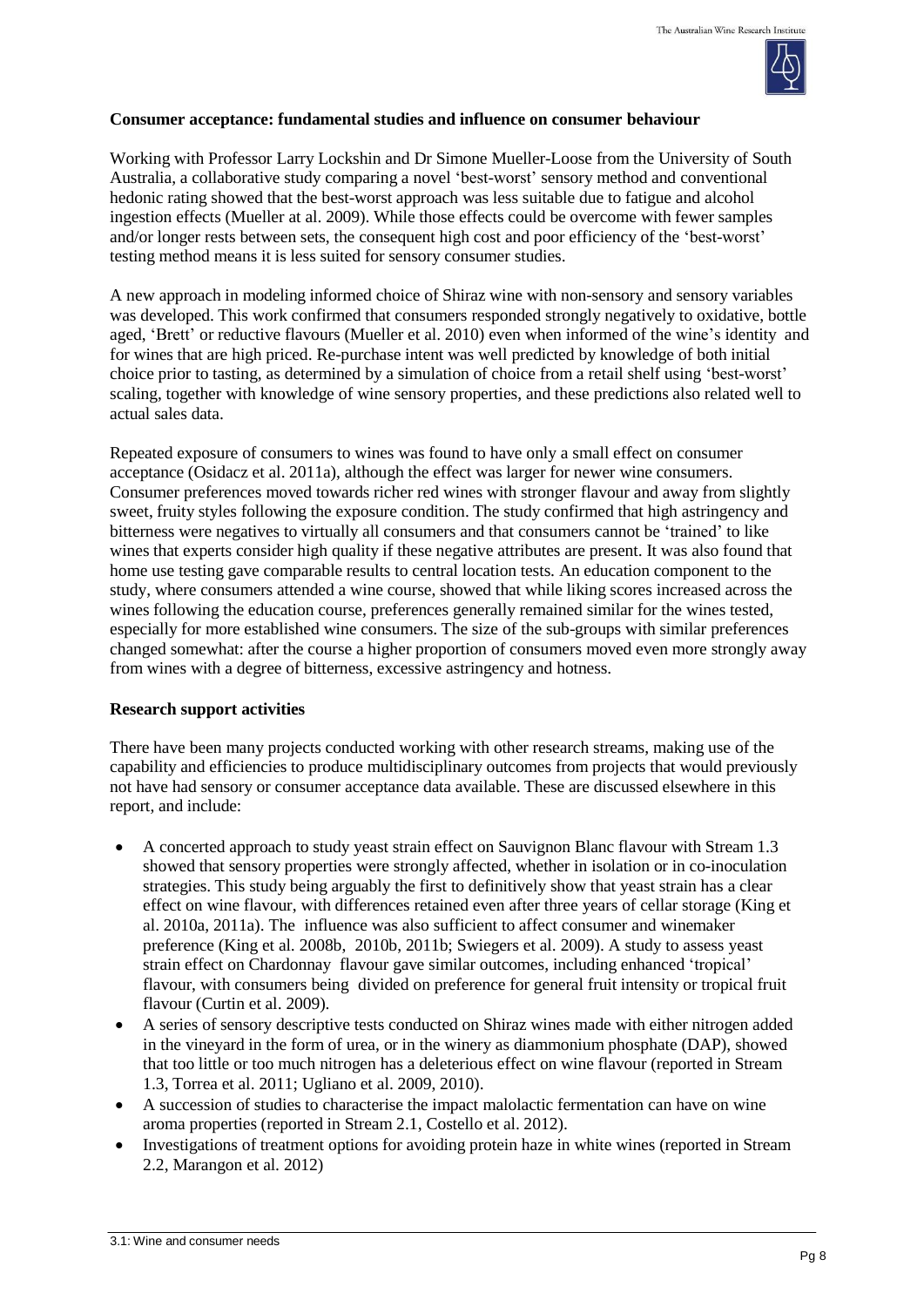

 Several studies assessing the effect of phenolics, alcohol, glycerol and polysaccharides on white wine in-mouth sensory properties, with relatively small but nonetheless significant differences observed, notably for viscosity and warmth in whites (reported in Stream 1.2).

# **Chemical drivers of preference**

As part of the multiple consumer testing studies completed, wide ranging chemical data was obtained from the sample sets. Data was taken from, in some cases, fairly simple measures such as basic composition, together with more detailed information pertinent to the study, such as sulfur off-flavour compound concentration or degree of browning. In other studies, detailed quantitative profiling of volatile composition was achieved. The ability to link consumer response, sensory attribute ratings and chemical data of wine composition, provided a continuum of knowledge for connecting consumer liking and chemical data. It is not generally possible to directly relate chemical composition and consumer response, as complex non-linear responses are involved, so the additional step of relating the instrumental data to the sensory characteristics of the samples and then to the consumer response is needed.

Studies have shown which compounds are of greatest importance to sensory attributes of Sauvignon Blanc that drive consumer preference. These included which of the several 'tropical' thiols give rise to 'cat pee' and which contribute more to passion-fruit or citrus flavour, and what levels of IBMP, together with the thiols, are optimal to give acceptable flavour (King et al. 2011b). For in-mouth sensory properties of white wines (Francis et al. 2010), the non-linear responses of consumers to chemical composition was correlated with residual sugar and spectral phenolics measurements. This showed either low levels of residual sugar and low phenolics being desirable, or a moderate sugar level in presence of higher concentrations of phenolics. The ability to predict sensory attributes such as viscosity, astringency and acidity by measuring simple variables such as pH, phenolics and residual sugar was found to be strong, giving wine companies the ability to set limits for different wine styles without requiring complex analyses.

In a study with high and low additions of some flavour compounds, added to a relatively low flavour intensity red wine, most consumers reacted strongly, either positively (40% of the total) or negatively (30%) to *Eucalyptus* flavour; rotundone ('pepper', 'spice') generated a relatively neutral influence; and a sizeable group disliked elevated smoky flavour (Herderich et al. 2012). The last group preferred the base wine with a low level addition of eucalyptol but did not like the higher addition level. The results provided context for studies into control of these compounds in Stream 1.1.

For red wines, the work on 'Brett' flavour showed that 4-ethylphenol (4-EP) and 4-ethylguaiacol (4- EG) were most important to the 'medicinal' and 'leather' flavour attributes and strongly reduced consumer liking, with 4-ethylcatechol being less critical. In addition, masking effects of other compounds such as oak or alcohol were found to have a strong influence.

Sensory threshold values were obtained for many compounds found to be of importance to consumer acceptance, notably volatile phenols involved in taints originating from bushfire smoke and 'Brett' flavour; halophenol taint compounds; various salts; a fermentation derived off-favour compound indole; and lactones involved in fruity flavour. The sensory detection threshold of several key sulfur compounds involved in 'reductive' flavour that consumers strongly responded to in several studies, were determined: hydrogen sulfide; methane thiol; and benzenemethanethiol. It was separately found that hydrogen sulfide and methanethiol - either in isolation or in combination - gave cooked egg/rubber/cabbage aromas while benzenemethanethiol gave a struck flint aroma. Of the 13 halophenol compounds tested, 2,6 dichlorophenol had the lowest sensory detection threshold and was the primary compound related to a plastic/chemical taint (Coulter et al. 2008).

Regarding smoke taint, the causative compounds were confirmed through sensory and chemical studies. It was established that several volatile phenols not previously recognised are involved but also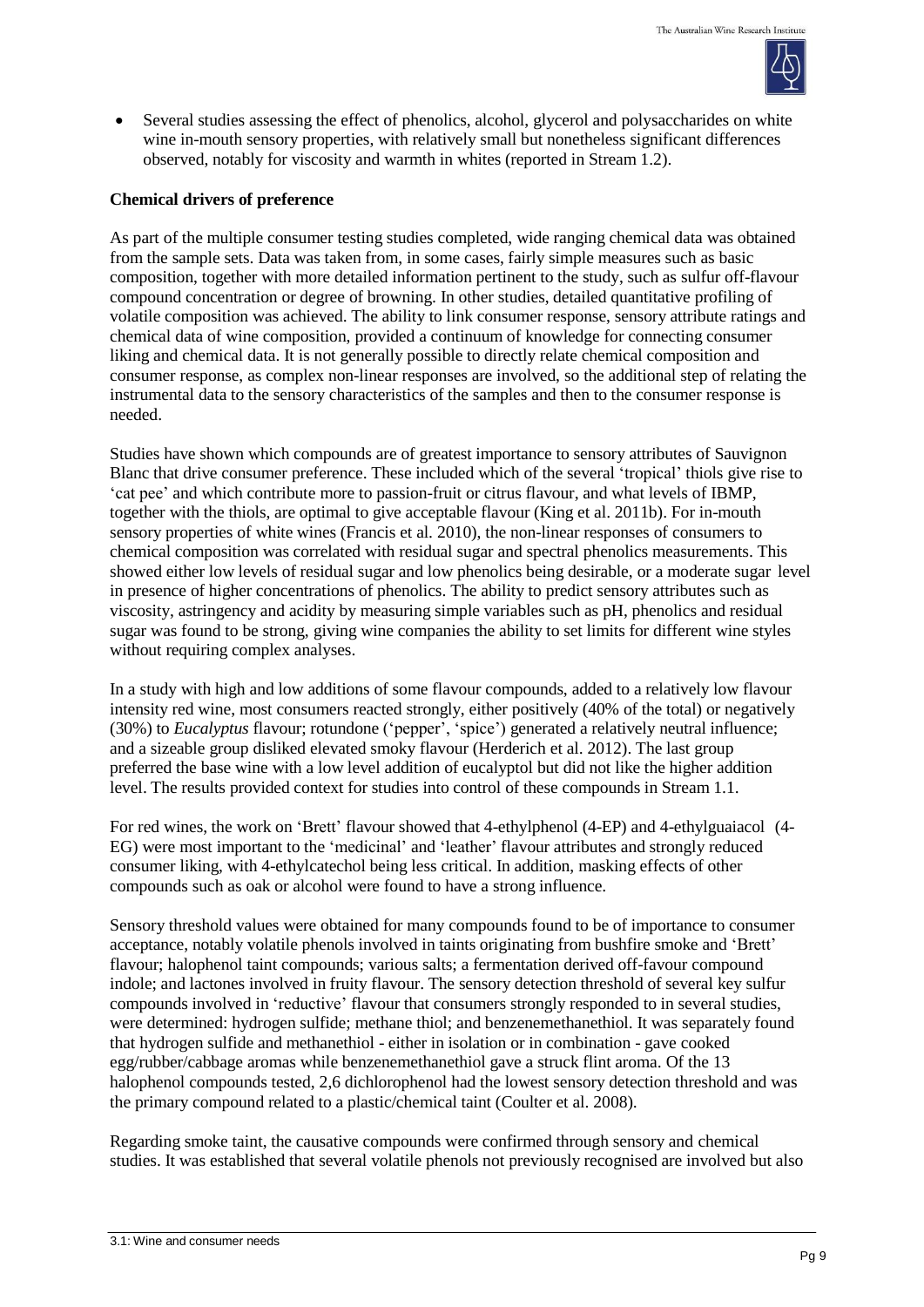

glycoside precursors of these phenols that can be broken down in-mouth, release smoky/medicinal offflavour and contribute to lingering unpleasant aftertaste (Parker et al. 2012).

Studies have been completed investigating salty taste in wine, and showed that electrodialysis can be effective in reducing salty taste (Cowey et al. 2010). Taste threshold work, including consumer detection threshold, was conducted on sodium and potassium chloride, as well as a collaborative project undertaken with Dr Rob Walker from CSIRO Plant Industry on the effect of rootstocks on salty taste in Chardonnay and Shiraz wines.

Based on several preference mapping studies, the AWRI now has a good ability to predict sensory attributes important to consumer red wine preference from volatile and non-volatile chemical composition, including attributes such as 'red berry', 'dark fruit', 'green bean/capsicum', oak, and astringency, with a relatively small number of key compounds (Francis et al. 2010). Work conducted in conjunction with Stream 1.2 provided more detailed insight into classes of tannins and their involvement in astringency and bitterness (McRae et al. 2013).

An investigation assessed chemical changes with grape ripeness and their effect on sensory properties and consumer acceptance for Cabernet Sauvignon wines (Bindon et al. 2013), with samples also obtained from a Shiraz industry trial. Wines made from grapes at intermediate levels of total soluble solids (TSS) were well accepted by consumers; the wines with lowest levels of ripeness were less well liked, and this related to lower fruit flavour and higher 'green bean' flavour; while highest TSS values gave wines with greater astringency, bitterness, viscosity and hotness. Key chemical compounds were identified that were strongly associated with these attributes, such as total tannin (astringency, bitterness), alcohol (heat), and glycerol, polysaccharides, alcohol (viscosity). The importance of methoxypyrazine and C6 compounds (hexanol, z-3-hexenol) to 'green' flavour was also shown, while dimethyl sulfide was indicated as important to 'dark fruit' flavour.

# **7. Outcome and Conclusion:**

The results of activities undertaken in this stream have provided insight into consumers' taste preferences and how they relate to sensory characteristics of wines. Consumers respond strongly to rather small differences in sensory properties, especially key negative flavours such as 'Brett', oxidation, reduction, bitterness, and excessive astringency, giving clear targets for wine companies in product development and wine production. Instrumental measures and in-depth knowledge of concentrations of compounds causing key flavour attributes, both positive and negative, have been developed.

It was established that changes in wines with storage can reduce acceptance due to even very low levels of oxidative or reductive flavours. The reductive compounds hydrogen sulfide and methane thiol have the greatest sensory significance, with benzenemethanethiol being important to 'struck flint' aroma, which can be more evident with use of low oxygen transfer closures. The knowledge of threshold concentrations of these compounds and that consumers respond to their presence, allows specifications to be set and winemaking and bottling procedures to be reviewed and improved. This work also assisted winemakers in selecting closures based on their oxygen transmission rate and provided performance improvement targets to a number of closure suppliers.

Even when influenced by knowledge of wine price and brand, consumers respond to lack of fruit freshness, 'Brett', reductive and oxidative flavours. A combined marketing science/sensory science approach involving choice of brand followed by sensory testing and purchase intent response has great promise as a tool for new product development.

From the results of the repeat exposure studies it is evident that avenues to expose 'new to wine' consumers to higher priced wines can be beneficial in changing preference patterns, but consumers cannot be persuaded to like wines with key negative sensory attributes, even if some experts might consider them excellent. Cellar door, trade show or wine course activities can assist new wine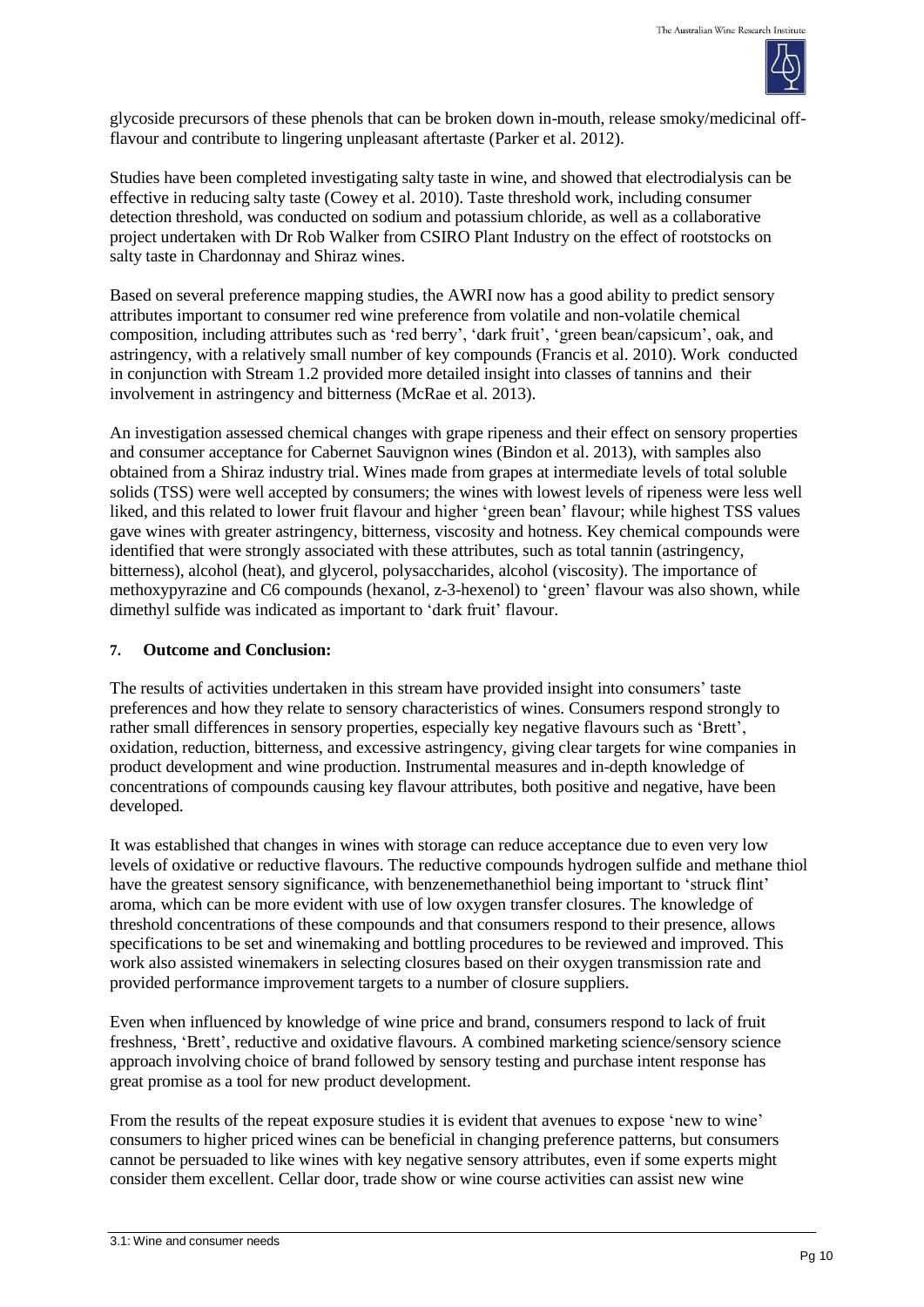

consumers to move more quickly than they otherwise might towards higher priced, richer and intensely flavoured wines.

Knowledge of sensory detection thresholds for a wide range of off-flavour compounds allows the identity of the compounds causing taints to be rapidly established in industry incidents. This assisted companies to make decisions about disposing of tainted wine, and assisted in insurance claims and the settling of third party disputes, thereby generating financial benefit for the industry. Interaction of offflavour compounds with other wine compounds can be highly significant: together, the several important 'Brett' compounds in combination have a very low threshold, while oak and other wine flavours can suppress perception of taint, information greatly assisting taint investigations and allowing specifications to be set.

Distinct sub-groups of consumers were identified in almost all studies, which all responded to common negative flavours such as bitterness, but had different preferences for other flavour characteristics, such as 'green', sweetness, oak, red fruit, mint or dark fruit (red wine); or tropical fruit, 'green', stone fruit or citrus flavour (white wines), and overall strength of flavour. These sub-groups provide valuable targets for different wine styles, and the existence of these multiple targets means that wine producers cannot expect that a particular wine style or a single wine will meet all consumers' needs. These studies on red and white wines have shed further light on the complex relationships between consumers' sensory preferences, wine sensory characteristics, and the chemical composition of the wines.

A further important outcome from this research program is an increased ability for producers to tailor wines to different preference segments, through the ability to relate (and hence influence) consumer preference to key sensory attributes to wine aroma compounds. Knowledge of consumer response to key attributes allowed concerted effort by the AWRI and wine companies to implement processing changes to manage those attributes, most notably off-flavours; with the wider wine industry now effectively controlling 'Brett' flavour and other faults, providing a market advantage over traditional producers in Old World countries.

From a taste preference point of view, there are unexpectedly only modest differences between wine consumers in Australia and China, with a stronger response by many Chinese to many attributes that are also important to Australians. This shows that new styles are not necessarily required in this market; but higher proportions of consumers with preferences for softer, less acid or astringent wines means styles commonly found in the Australian market such as red wine made from Shiraz or Grenache are suitable for many consumers in China. This study has generated knowledge of red wine styles for the Chinese market, together with a wealth of marketing-relevant information, and assisted the wine industry to make decisions for this market. Consequently, larger companies didn't need to undertake additional studies in-house, while it provided access for medium sized and small companies with detailed actionable information.

At this stage, it is not clear whether high alcohol levels *per se* lead to undesirable sensory effects for consumers, with several studies indicating a negative influence, while in others it was found to be mildly positive or neutral.

Knowledge generated that consumers have a relatively low preference for aged red wines contributed to a change in practices for releasing wines onto market.

In general, there is increased use of formal sensory methods across the Australian wine industry, in part due to research and concomitant extension efforts in this stream, helping to avoid product failure and increasing profitability.

The new insight into in-mouth release of flavour from flavourless precursors is important in smoke taint and is likely to be significant for positive flavours and aftertaste, potentially not just in wine but many other foods and beverages.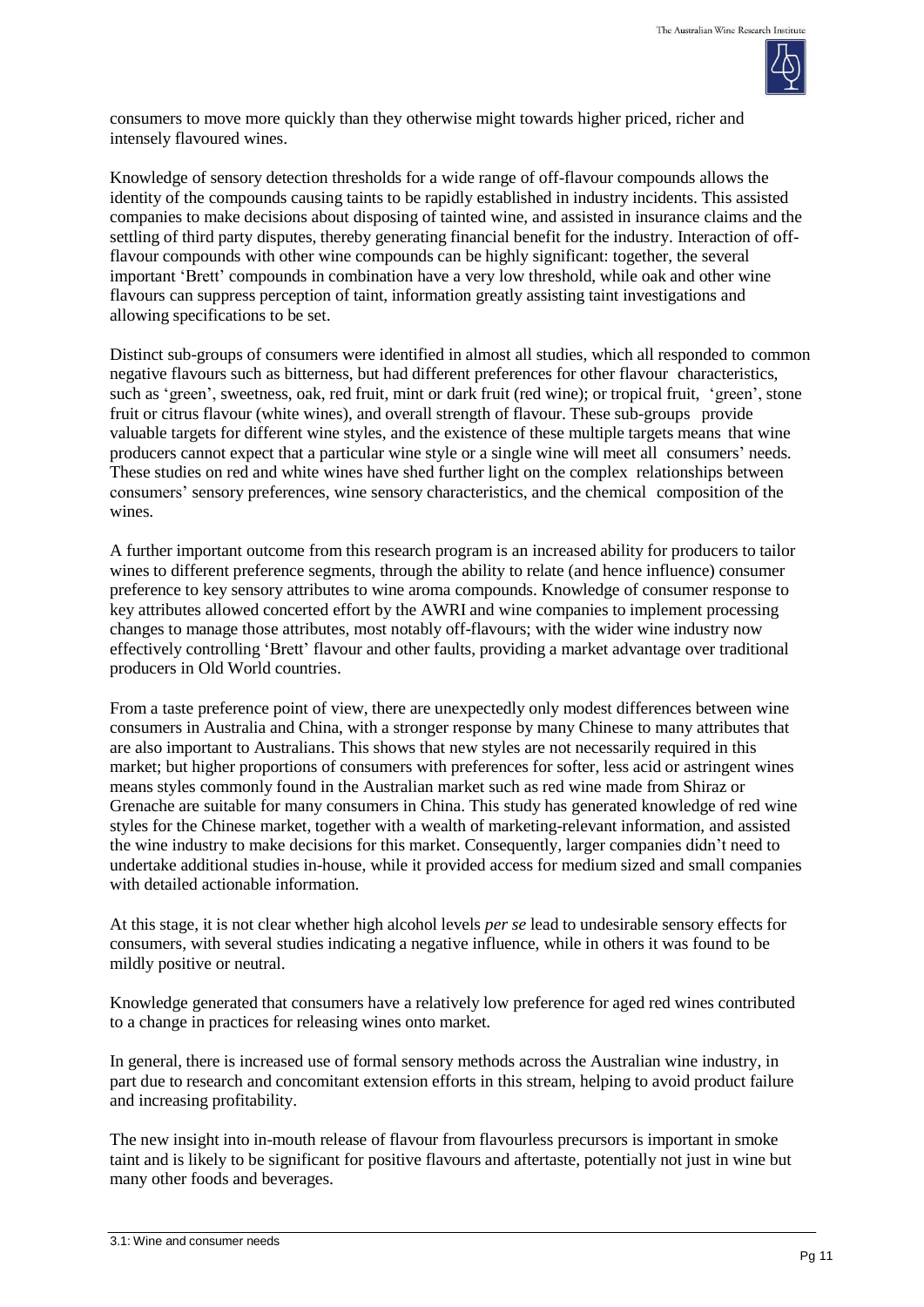

Procedures have been established for efficient sensory testing, with multiple panels to suit different testing types. The use of 'trained consumers' by the AWRI allows reliable and valid sensory profile data to be obtained that is directly relatable to the consumer. This is a very valuable resource for the wine sector, other research organisations and for the wider wine industry. Highly trained and sensitive technical panels that have been established also have a place in investigating off-flavours, especially for industry assistance. Rapid methods such as 'projective mapping' and 'difference from control' provide cost-effective sensory data with good information value. Mapping techniques require sophisticated data analysis but complement other commonly used descriptive methods and can be adopted by wine companies relatively easily. The use of a single sensory scale to characterise Pinot Grigio/Pinot Gris ('Pinot G') wine style by a trained sensory panel was shown to be repeatable and valid; related well to spectral data to produce a calibration model; and the methods applied can be used for other wine types.

Overall, the sensory and consumer-based studies conducted by this stream give a strong foundation which the industry can use to continue producing wines to consumers' needs, with chemical composition and sensory data informing decision making processes in a targeted, specific way.

# **8. Recommendations:**

Greater industry awareness of the benefits of formal sensory analysis and blind consumer acceptance testing is still required, although there is much greater application across the sector now than at the start of the investment agreement. Related to this, there is a continued confusion regarding the difference between market research and sensory-based consumer affective testing, among both the marketing community and wine producers (Francis et al. 2013). Use of a trained panel and consumer acceptance data in combination, whether generated in-house or through third party providers, is still extremely limited, even in the largest companies. Greater interaction of marketing and production specialists in wine companies with sensory knowledge through a sensory specialist as the link is recommended, along with collaborative research by consortia or groups of companies with common interests, such as regional groups, to help smaller companies gain access to such data.

In addition it would be highly desirable to improve understanding of wine composition links with consumer taste preference. This information can be used to guide wine style development and winemaking practices for customer orientated products, (outlined in Project 2.1.1 of the AWRI's 2013-2018 R,D&E plan). While consumer acceptance studies can be expensive, a model of consortia of wine companies or regional associations could have a place in this important research area.

Understanding the genetic drivers of difference in consumer preferences in the general population would enable wineries to effectively design wine styles for specific market groups and gain insight to size of specific market segments, (to be addressed in Project 2.1.2 in the AWRI's 2013-2018 R,D&E plan).

Control of negative attributes in wines by producers will have the greatest effect on consumer acceptance of wines and re-purchase. Apart from major attributes that can be labeled faults, such as 'Brett' or smoke taint, more subtle characteristics play a major role in consumer preference and should be targeted more by wine producers in their sensory assessments and production process (such subtle characteristics include low level, barely perceptible bitterness – which individuals, including winemakers, vary in sensitivity to – or slight reductive or oxidative flavour, or high acidity or astringency). For example, addition of some commercial tannin products can increase astringency to improve wine 'body' or balance, but might add some bitterness, which in the past was either not recognised or considered of no consequence, (to be addressed in Projects 3.1.4 and 3.5.1 in the AWRI's 2013-2018 R,D&E plan).

Regular marketing and sensory acceptance studies would be highly valuable to gain knowledge about the interaction of sensory and non-sensory influences on wine choices and how they evolve with time.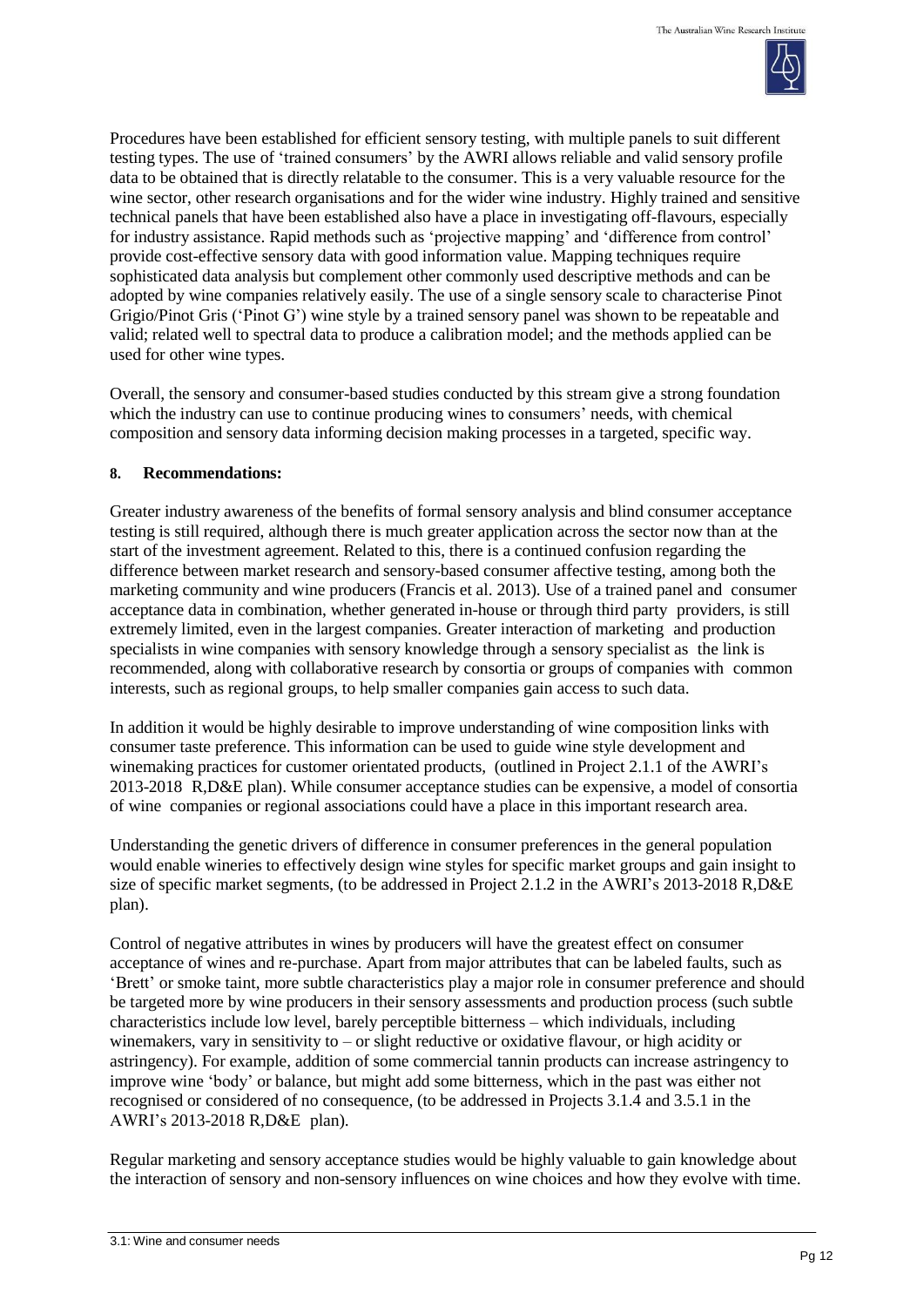

The routine assessment of chemical variables and outcomes of production changes in relation to consumer acceptance should be a feature of as many research projects as possible; ideally with wines that are suitable for consumer hedonic testing being produced from pilot and proof-of-concept trials undertaken before and after the research.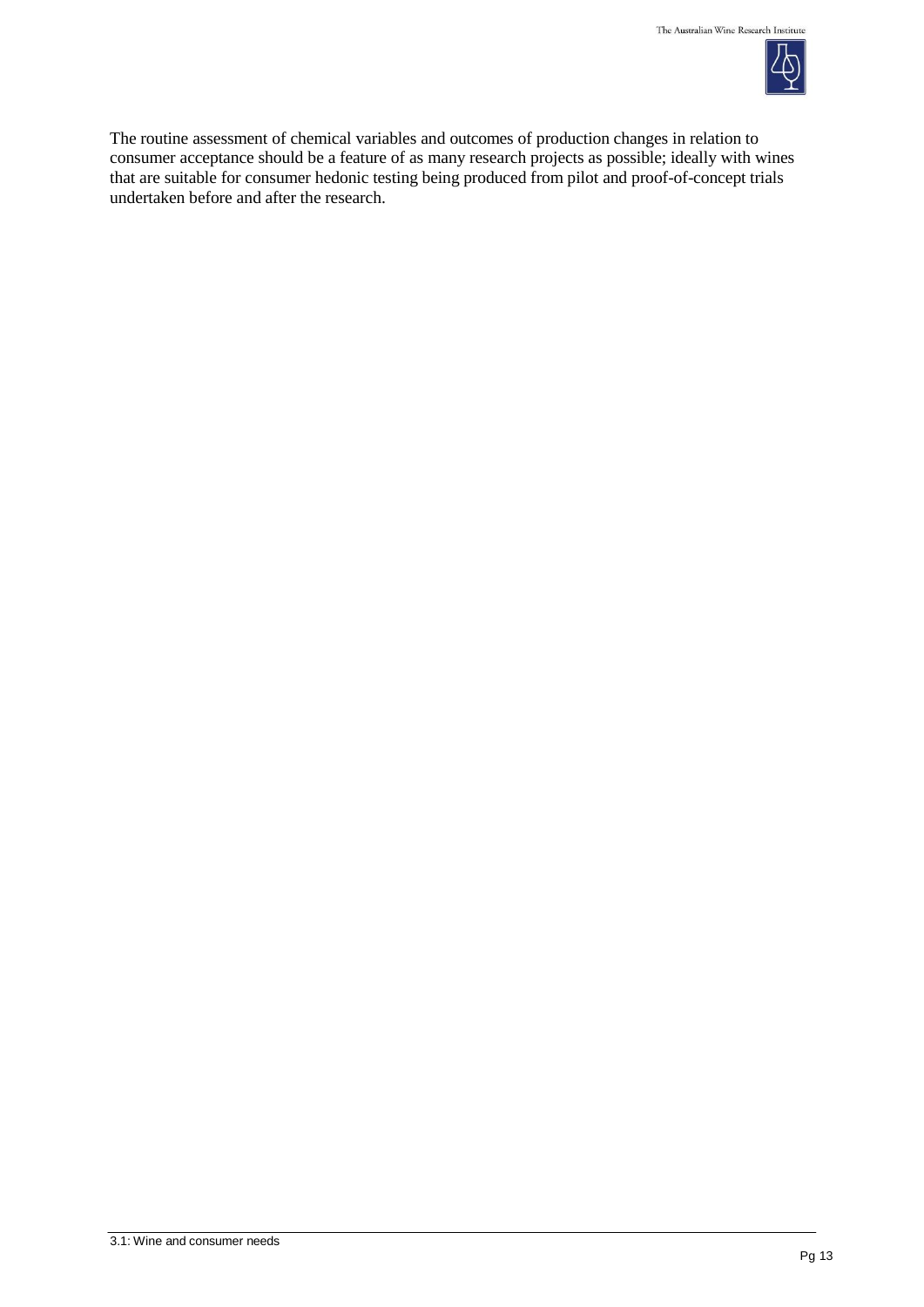

# **9. Budget reconciliation:**

| <b>Financial Year</b> | Receipts / Income <sup>O</sup> | Outgoings / Expenditure <sup>@</sup> |
|-----------------------|--------------------------------|--------------------------------------|
| Year 1: 2006/2007     | \$471,685                      | \$471,685                            |
| Year 2: 2007/2008     | \$806,209                      | \$806,209                            |
| Year 3: 2008/2009     | \$801,435                      | \$801,435                            |
| Year 4: 2009/2010     | \$968,435                      | \$968,435                            |
| Year 5: 2010/2011     | \$990,242                      | \$990,242                            |
| Year 6: 2011/2012     | \$855,915                      | \$855,915                            |
| Year 7: 2012/2013     | \$849,398                      | \$849,398                            |
| TOTAL                 | \$5,743,319                    | \$5,743,319                          |

 Note that the GWRDC – AWRI Investment Agreement budget was established and approved at an aggregate level, with variances to budget (i.e. annual overspends and underspends) reported and considered at that same aggregate (i.e. whole of agreement) level. The receipts / income relating to a Stream for any year therefore equate to the outgoings / expenditure within that Stream for that year, as any variances between total Investment Agreement funding received and total funds expended were considered at the whole of Agreement rather than individual Stream level.

Includes a pro-rated share of Theme 5 *Executive management and administration*.

|           | I hereby certify that this statement is true and accurate. |       |  |
|-----------|------------------------------------------------------------|-------|--|
|           |                                                            |       |  |
| Chris Day | Group Manager - Corporate Services 29/11/2013              |       |  |
| Name:     | Title:                                                     | Date: |  |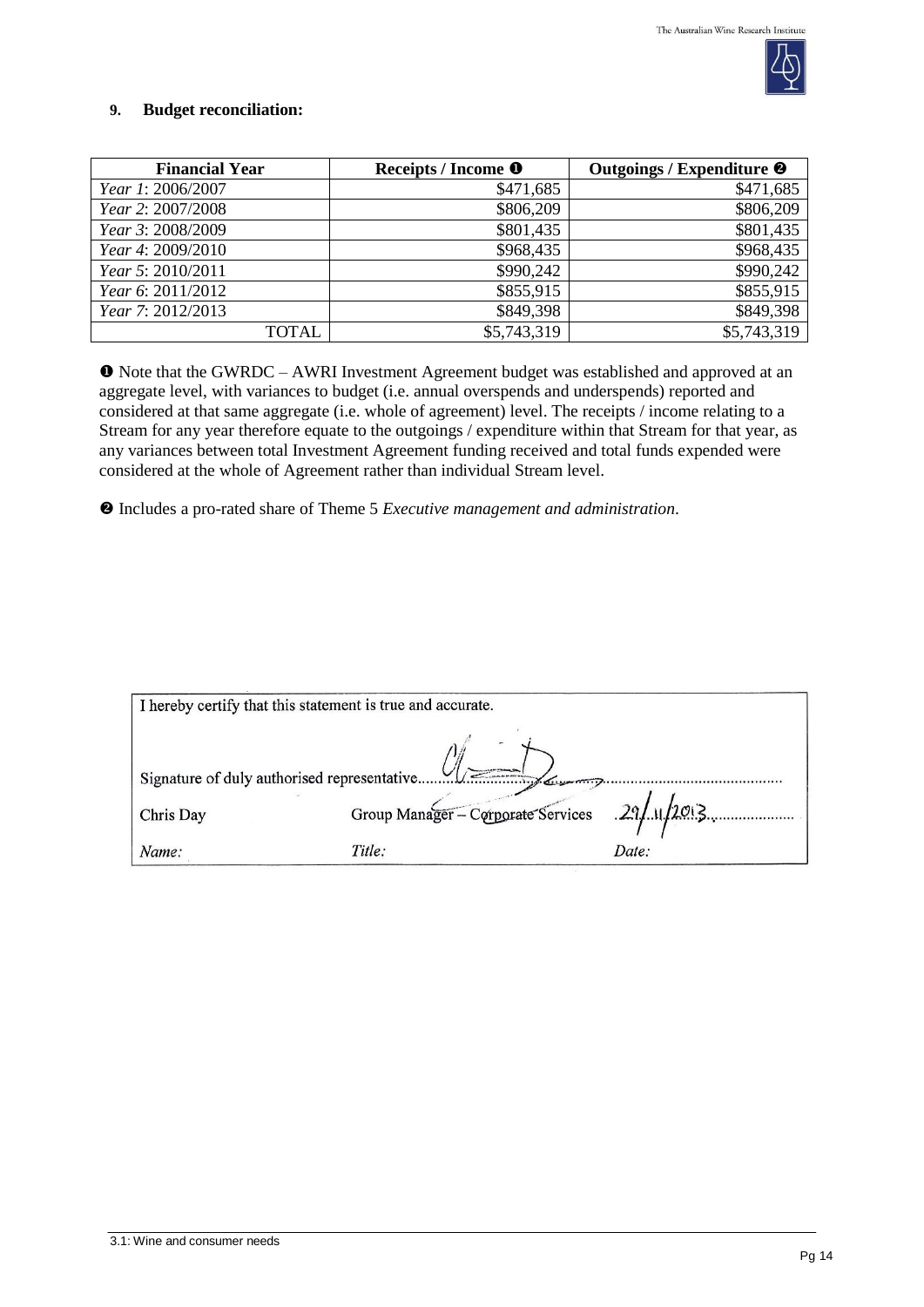

# **10. References:**

The AWRI's new R,D&E plan 2013-2018; [http://www.awri.com.au/about\\_the\\_awri/rde-plan/](http://www.awri.com.au/about_the_awri/rde-plan/)

Bindon, K., Varela, C., Kennedy, J., Holt, H., Herderich, M. (2013) Relationships between harvest time and wine composition in *Vitis vinifera* L. cv. Cabernet Sauvignon 1. Grape and wine chemistry Food Chemistry 138: 1696-1705.

Costello, P.J., Francis, I.L., Bartowsky, E.J. (2012) Variations in the effect of malolactic fermentation on the chemical and sensory properties of Cabernet Sauvignon wine: Interactive influences of *Oenococcus oeni* strain and wine matrix composition. Australian Journal of Grape and Wine Research 18 (3): 287-301.

Coulter, A.D., Capone, D.L., Bladock, G.A., Cowey, G.D., Francis, I.L., Yayasaka, Y., Holdstock, M.G., Sefton, M.A., Simos, C.A., Travis, B. (2008) Taints and off-flavours in wine - case studies of recent industry problems. Blair, R.J., Williams, P.J., Pretorius, I.S. (eds) Proceedings of the Thirteenth Australian Wine Industry Technical Conference, Adelaide, South Australia. The Australian Wine Industry Technical Conference Inc., Adelaide, South Australia 73-80.

Cowey, G., Travis, B. (2008) Practical sensory evaluation in the winery The Australian & New Zealand Grapegrower & Winemaker 535: 57-62.

Cowey, G., Travis, B., Simos, C., Francis, L. (2010) Salt removal from wine using electrodialysis. Australian & New Zealand Grapegrower & Winemaker 556: 60-64.

Curtin, C., Bramley, B., Cowey, G., Holdstock, M., Kennedy, E., Lattey, K., Coulter, A., Henschke, P., Francis, L., Godden, P. (2008a) Sensory perception of 'Brett' and relationship to consumer preference. Blair, R.J., Williams, P.J., Pretorius, I.S. (eds) Proceedings of the Thirteenth Australian Wine Industry Technical Conference, Adelaide, South Australia. The Australian Wine Industry Technical Conference Inc., Adelaide, South Australia 207-211.

Curtin, C., Travis, B., Osidacz, P., Kievit, R., Bramley, B., Francis, L. (2009) Yeast modulation of cool-climate Chardonnay sensory profiles and consumer preferences. Proceedings of Les XXIes Entretiens Scientifiques Lallemand, Geisenheim, Germany: Lallemand 7-12.

Finn, A., Louviere, J.J. (1992) Determining the appropriate response to evidence of public concern the case of food safety. Journal of Public Policy and Marketing 11: 12-25.

Francis, L., Osidacz, P., Bramley, B., King, E., O'Brien, V., Curtin, C., Waters, E., Jeffery, D., Herderich, M.J., Pretorius, I.S. (2010) Linking wine flavour components, sensory properties and consumer quality perceptions. Australian and New Zealand Wine Industry Journal 25 (5): 18-23.

Francis, I.L., Osidacz, P.C., Bramley, B.R., King, E.S., O'Brien, V.T., Curtin, C.D., Waters, E.J., Jeffery, D.W., Herderich, M.J., Pretorius, I.S. (2011) Linking wine flavour components, sensory properties and consumer quality perceptions. Blair, R.J., Lee, T.H., Pretorius, I.S. (eds) Proceedings of the 14th Australian Wine Industry Technical Conference: 3-8 July 2010, Adelaide, South Australia: The Australian Wine Industry Technical Conference Inc.: 48-52.

Francis, I.L., Holt, H., Williamson, P.O. (2013) Consumer testing at the AWRI: sensory science is not market research. Technical Review 202: 15-20.

Herderich, M.J., Siebert, T.E., Parker, M., Capone, D.L., Jeffery, D.W., Osidacz, P., Francis, I.L. (2012) Spice up your life: analysis of key aroma compounds in Shiraz. Qian, M., Shellhammer, T.H. (eds) Flavour Chemistry of Wine and Other Alcoholic Beverages. Washington, D.C. American Chemical Society 3-13.

King, E., Osidacz, P., Francis, I.L. (2008a) Measuring consumer liking and preference in Australian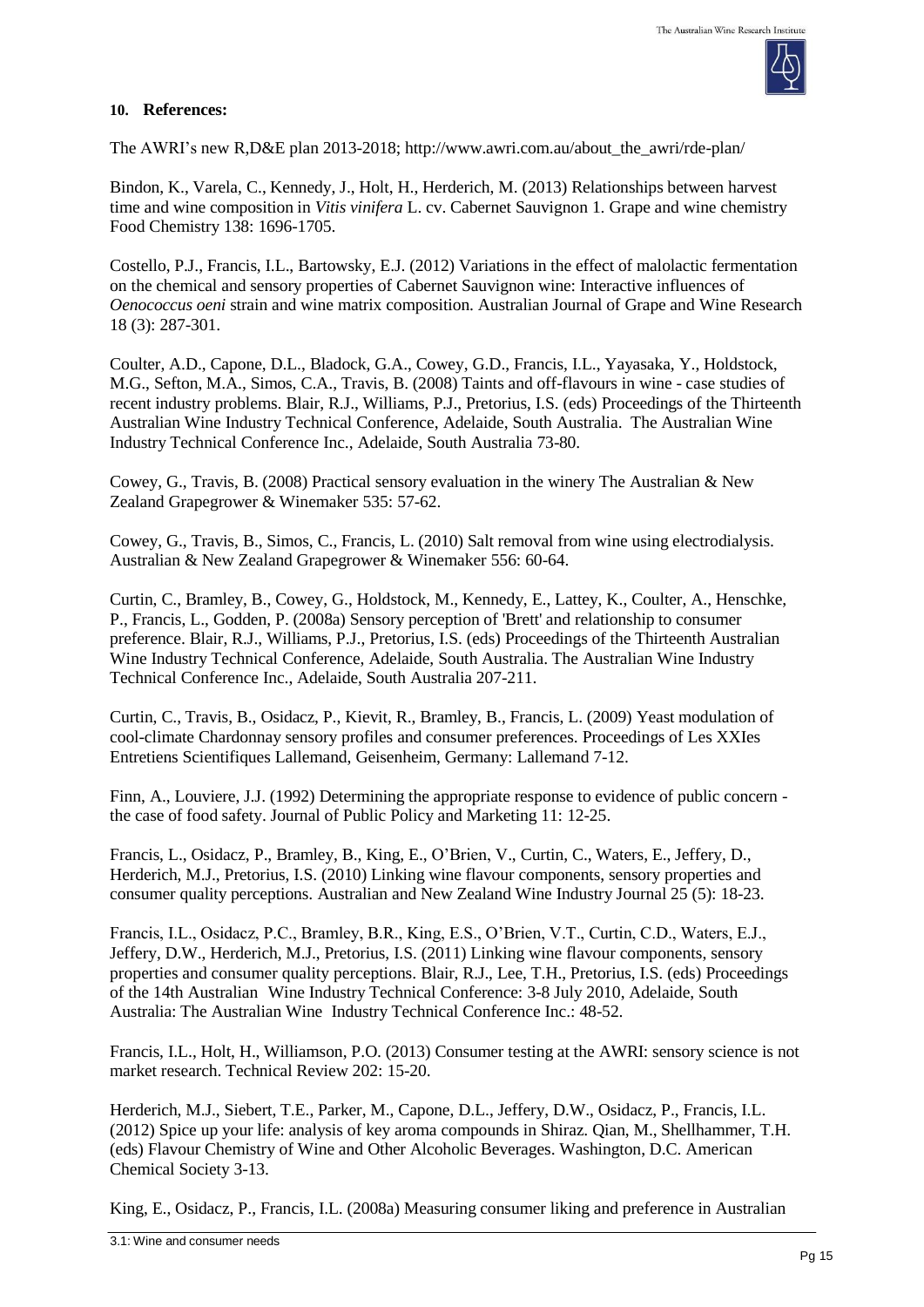

wineries. Wine Business Magazine *(*October): 47-49.

King, E.S., Swiegers, J.H., Travis, B., Francis, I.L., Bastian, S.E.P., Pretorius, I.S. (2008b) Coinoculated fermentations using *Saccharomyces* yeasts affect the volatile composition and sensory properties of *Vitis vinifera* L. cv. Sauvignon Blanc Wines. Journal of Agricultural and Food Chemistry 56 (22): 10829-10837.

King, E., Francis, I.L., Swiegers, H., Pretorius, S., Bastian, S., Curtin, C. (2010a) Are yeast-derived flavour differences in young Sauvignon Blanc wines retained after a period of bottle age? Australian New Zealand Grapegrower and Winemaker 557a: 60-67.

King, E.S., Kievit, R.L., Curtin, C., Swiegers, J.H., Pretorius, I.S., Bastian, S.E.P., Francis, I. (2010b) The effect of multiple yeasts co-inoculations on Sauvignon Blanc wine aroma composition, sensory properties and consumer preference. Food Chemistry 122 (3): 618-626.

King, E.S., Francis, I.L., Swiegers, J.H., Curtin, C. (2011a) Yeast strain-derived sensory differences are retained in Sauvignon Blanc wines after extended bottle storage. American Journal of Enology and Viticulture 62: 366-370.

King, E.S., Osidacz, P., Curtin, C., Bastian, S.E.P., Francis, I.L. (2011b) Assessing desirable levels of sensory properties in Sauvignon Blanc wines - consumer preferences and contribution of key aroma compounds. Australian Journal of Grape and Wine Research 17 (2): 169-180.

King, E.S., Johnson, T.E., Bastian, S.E.P., Osidacz, P., Francis, I.L. (2012) Consumer liking of white wines: segmentation using self-reported wine liking and wine knowledge. International Journal of Wine Business Research 24 (1): 33-46.

Lattey, K., Bramley, B.R., Francis, I.L. (2007a) Understanding consumer preferences of Shiraz and Cabernet Sauvignon wines. Allen, M., Cameron, W., Francis, M., Goodman, K., Wall, G., Waters, E., Quarisa, J. (eds) ASVO Seminar Maximising the value: Maximising returns through quality and process efficiency. Seminar, Adelaide, South Australia: Australian Society of Viticulture and Oenology Inc.: 7-10.

Lattey, K.A., Bramley, B.R., Francis, I.L., Herderich, M.J., Pretorius, I.S. (2007b) Wine quality and consumer preferences: understanding consumer needs. The Australian and New Zealand Wine Industry Journal 22: 31-39.

Lattey, K.A., Bramley, B.R., Francis, I.L. (2010) Consumer acceptability, sensory properties and expert quality judgements of Australian Cabernet Sauvignon and Shiraz wines. Australian Journal of Grape and Wine Research 16 (1): 189-202.

Marangon, M., Van Sluyter, S.C., Robinson, E.M.C., Muhlack, R.A., Holt, H.E., Haynes, P.A., Godden, P.W., Smith, P.A., Waters, E.J. (2012) Degradation of white wine haze proteins by Aspergillopepsin i and II during juice flash pasteurization. Food Chemistry 135 (3): 1157-1165.

McRae, J.M., Schulkin, A., Kassara, S., Holt, H.E., Smith, P.A. (2013) Sensory properties of wine tannin fractions: Implications for in-mouth sensory properties. Journal of Agricultural and Food Chemistry 61 (3): 719-727.

Mueller, S., Francis, I.L., Lockshin, L. (2009) Comparison of best-worst and hedonic scaling for the measurement of consumer wine preferences. Australian Journal of Grape and Wine Research 15 (3): 205-215.

Mueller, S., Osidacz, P., Francis, I.L., Lockshin, L. (2010) Combining discrete choice and informed sensory testing in a two-stage process: Can it predict wine market share? Food Quality and Preferenc*e* 21: 741-754.

Nygaard, M., Osidacz, P., Francis, L., Roget, W., Vidal, S., Aagaard, O. (2010) The effect of closure